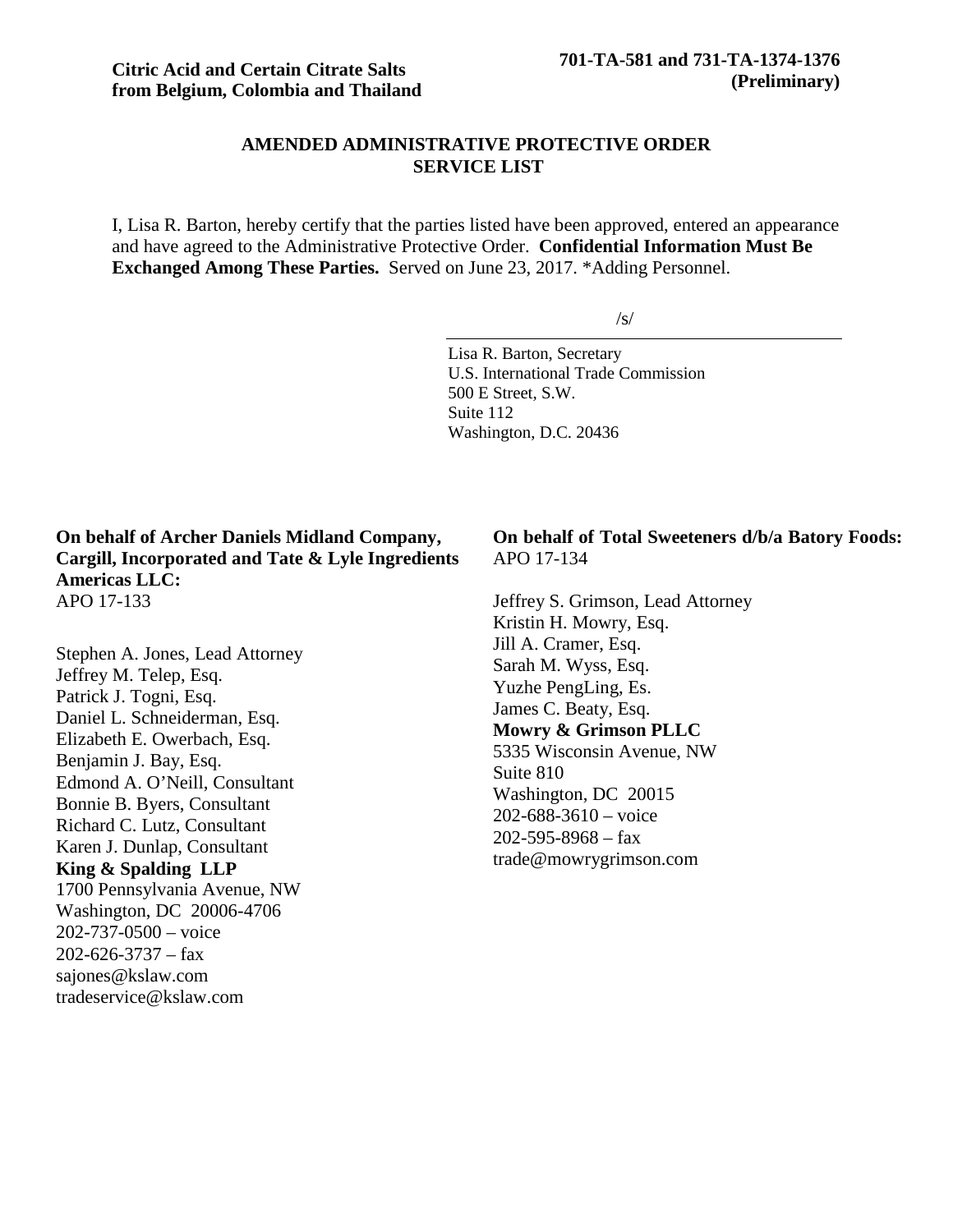**Citric Acid and Certain Citrate Salts from Belgium, Colombia and Thailand 701-TA-581 and 731-TA-**

**1374-1376 (P)**

# **On behalf of S.A. Citrique Belge N.V.** APO 17-140

Alexander H. Schaefer, Lead Attorney Daniel J. Cannistra, Esq. Robert L. LaFrankie, Esq. Benjamin Caryl, Esq. Yun Gao, Esq. Ru Xiao-Graham, Senior International Trade Analyst Edward Goetz, Manager, International Trade **Crowell & Moring LLP** 1001 Pennsylvania Avenue, NW Washington, DC 20004-2595  $202 - 624 - 2500 - \text{voice}$ 

 $202 - 628 - 5116 - \text{tax}$ aschaefer@crowell.com intltrade@crowell.com

### **On behalf of Sucroal S.A.:** APO 17-141

Warren E. Connelly, Lead Attorney Robert Gosselink, Esq. Corey Norton, Esq. Jon Freed, Esq. Jared Goldfeder, Esq. Aqmar Rahman, Esq. **Trade Pacific PLLC** 660 Pennsylvania Avenue, SE Suite 401 Washington, DC 20003 wconnelly@tradepacificlaw.com

**On behalf of Zhong Ya Chemica (USA) Ltd.:** APO 17-142

Benjamin H. Shanbaum, Lead Attorney **Rock Trade Law LLC** 77 W. Washington St., Suite 400 Chicago, IL 60602 312-824-6293 – voice bshanbaum@rocktradelaw.com

**On behalf of COFCO Biochemical (Thailand) Co., Ltd. and Sunshine Biotech International Co., Ltd.:** APO 17-144

William E. Perry, Lead Attorney Emily Lawson, Esq. Adams Lee, Esq. **Harris Bricken McVay, LLP** 600 Stewart Street Suite 1200 Seattle, WA 98101 206-224-5657 – voice bill@harrisbricken.com

**On behalf of Quaker Sales & Distribution Inc., Tropicana Manufacturing Company, Inc. and Pepsi-Cola Sales and Distribution Inc.:** APO 17-146

George W. Thompson, Lead Attorney **Thompson & Associates, PLLC** 1250 Connecticut Avenue, NW, Suite 200 Washington, DC 20036  $202 - 261 - 6585 -$  voice gwt@gwthompsonlaw.com

## **On behalf of The Procter & Gamble Manufacturing Co.:** APO 17-147

Kristen Smith, Lead Attorney Mark Ludwikowski, Esq. David Craven, Esq. Mark Tallo, Esq. Emi Ito Ortiz, Esq. **Sandler, Travis & Rosenberg, P.A.** 1300 Pennsylvania Avenue, NW Suite 400 Washington, DC 20004 202-730-4965 – voice ksmith@strtrade.com